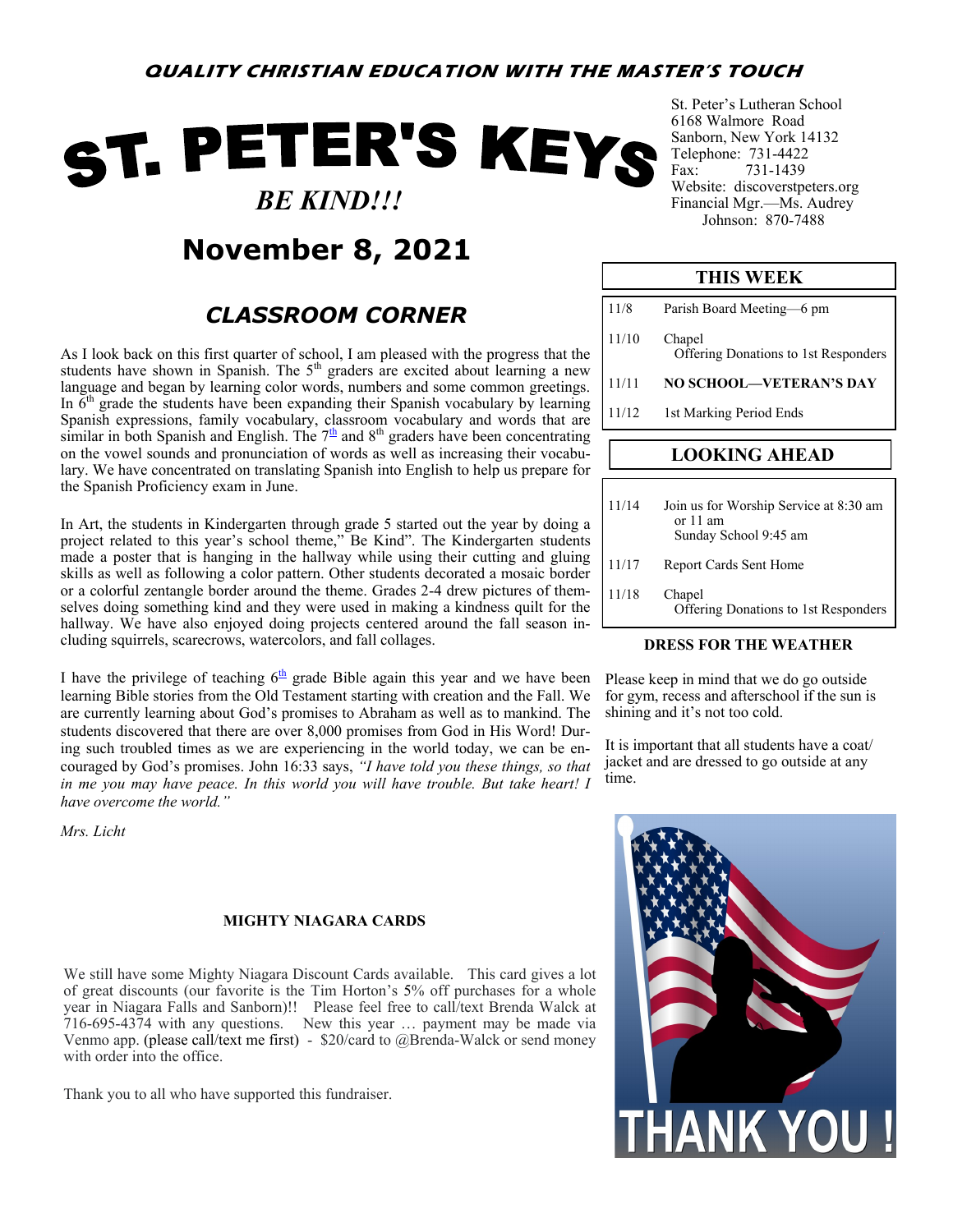#### **PICTURE RETAKES**

Picture Retake Day is Tuesday, November 23rd. If your child had their picture taken on October 6th, you should have received these photos or an "It's Not Too Late To Order" Card. If you would like a retake, please have your child bring in the picture package or card on Picture Retake Day.

If you have any questions, please contact INTER-STATE.COM/ORDER.

**LUNCHROOM**

Please remember to send everything your child needs to complete their lunch….spoon, fork, napkin, money for milk, water, snack and/or ice cream.